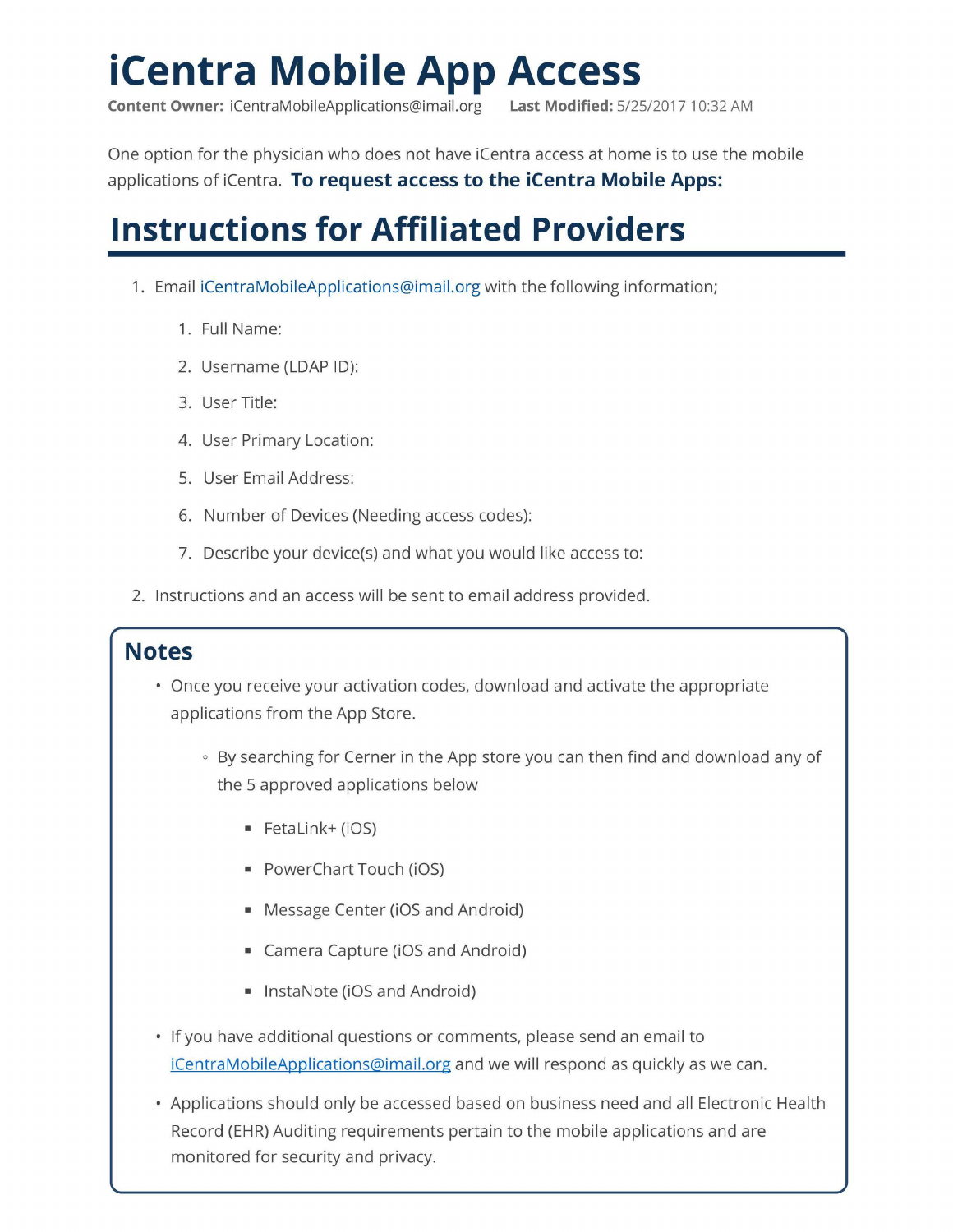## **FETALINK+**

With **Fetalink+,** surveillance information that is available at the bedside can be accessed from any location through a mobile device with either cellular or WiFi connectivity, driving efficiency at the point of care. Functionality includes:

- 1. Provides comprehensive patient list.
- 2. Displays most recent key obstetrical data, including ruptured membrane, gravida para, and cervical exam.
- 3. Displays both fetal and maternal monitoring waveform data.
- 4. Allows Providers to review all monitoring data from the current episode.
- 5. Fetal tracing can be viewed when user is in the annotation summary view.
- 6. Ability to view both clinician and device annotations at relevant times on the strip.
- 7. Ability to view Medication and IV administration annotations on the strip.
- 8. Ability to view annotations made by the bedside clinician.
- 9. Ability to view maternal vital signs captured from the fetal monitor.
- Feta Link+ is a diagnostic aid that does not replace the clinician's judgment concerning interpretation of data or appropriate treatment.
- Fetalink+ requires you to be provisioned for iCentra and is intended for lntermountain.

# **PowerChart Touch**

**PowerChart Touch for iPad and iPhone** supports fast, easy and smart workflows for physicians. PowerChart Touch allows physicians to complete both ambulatory and inpatient workflows, including:

- 1. Review their schedule, patient list, and patient charts
- 2. Access the Physician Handoff, a standardized approach to transfer care of a patient between providers
- 3. Review patient's demographic information
- 4. Take patient's photo
- 5. Review, create, and sign notes
- 6. Review, add, and modify allergies, problems & histories
- 7. Review clinical results, radiology reports, and pathology reports
- 8. Review all orders including medication orders
- 9. Ability to place some orders
- 10. Prescribe and refill some medications with formulary support, electronic prescribing and printing